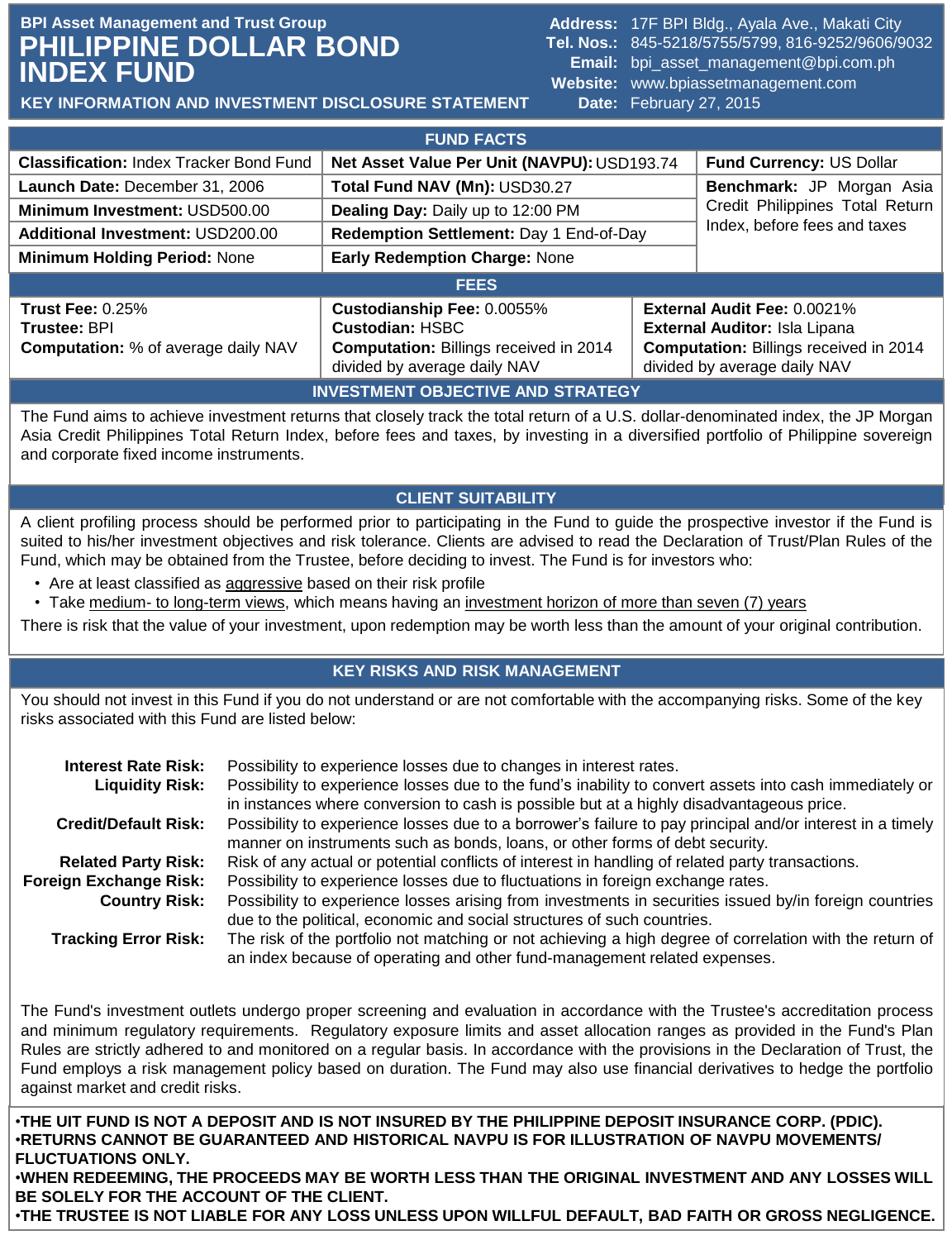### **FUND PERFORMANCE AND STATISTICS**

Historical performance, when presented, is purely for reference purposes and is not a guarantee of future results.

| <b>NAVPU GRAPH</b>                               |                                                    |       |         | <b>PORTFOLIO COMPOSITION</b>      |                                   |                                                |                                   |                 |           |
|--------------------------------------------------|----------------------------------------------------|-------|---------|-----------------------------------|-----------------------------------|------------------------------------------------|-----------------------------------|-----------------|-----------|
|                                                  |                                                    |       |         |                                   |                                   |                                                | <b>Allocation</b>                 |                 | % of Fund |
| 195<br>Fund                                      |                                                    |       |         |                                   |                                   | Government                                     | 65.80                             |                 |           |
| 175<br>Benchmark                                 |                                                    |       |         |                                   |                                   | Corporates                                     | 30.55                             |                 |           |
| 155                                              |                                                    |       |         |                                   |                                   | Cash and Other Receivables                     | 3.65                              |                 |           |
| 135                                              |                                                    |       |         |                                   |                                   | <b>Maturity Profile</b>                        |                                   |                 |           |
| 115                                              |                                                    |       |         |                                   |                                   |                                                | Cash and less than 1 year         |                 | 3.65      |
| Feb-10                                           | May-11                                             |       | Aug-12  | <b>Nov-13</b>                     |                                   | Feb-15                                         | Between 1 and 3 years             |                 | 10.56     |
|                                                  |                                                    |       |         |                                   |                                   |                                                | Between 3 and 5 years             |                 | 16.80     |
| <b>CUMULATIVE PERFORMANCE (%) 1</b>              |                                                    |       |         |                                   |                                   | Between 5 and 7 years                          | 9.30                              |                 |           |
|                                                  | 1 mo                                               | 3 mos | 6 mos   | <b>1 YR</b>                       | 3 YRS                             | S.I. <sup>2</sup>                              | Between 7 and 10 years            |                 | 16.45     |
| <b>Fund</b>                                      | $-0.39$                                            | 2.90  | 4.85    | 10.14                             | 19.53                             | 93.74                                          | More than 10 years                | 43.24           |           |
| <b>JACI Phil.</b>                                | $-0.28$                                            | 3.24  | 5.16    | 11.01                             | 20.83                             | 99.59                                          |                                   |                 |           |
|                                                  | <b>ANNUALIZED PERFORMANCE (%) 1</b><br><b>1 YR</b> | 2 YRS | 3 YRS   | 4 YRS                             | 5 YRS                             | S.I. <sup>2</sup>                              |                                   |                 |           |
| <b>Fund</b>                                      | 10.14                                              | 4.70  | 6.13    | 8.09                              | 9.31                              | 8.44                                           |                                   |                 |           |
| JACI Phil.                                       | 11.01                                              | 5.17  | 6.51    | 8.53                              | 9.56                              | 8.83                                           |                                   |                 |           |
| <b>CALENDAR YEAR PERFORMANCE(%) 1</b>            |                                                    |       |         |                                   |                                   | <b>TOP HOLDINGS</b>                            |                                   |                 |           |
|                                                  | <b>YTD</b>                                         | 2014  | 2013    | 2012                              | 2011                              | 2010                                           | <b>Name</b>                       | <b>Maturity</b> | % of Fund |
| <b>Fund</b>                                      | 2.49                                               | 10.75 | $-5.23$ | 15.09                             | 9.91                              | 13.40                                          | Republic of the Philippines Bonds | 10/23/2034      | 9.37%     |
| <b>JACI Phil.</b>                                | 2.50                                               | 11.47 | $-5.10$ | 15.79                             | 10.44                             | 13.78                                          | Republic of the Philippines Bonds | 2/2/2030        | 8.39%     |
| <b>STATISTICS</b>                                |                                                    |       |         |                                   |                                   | Republic of the Philippines Bonds              | 1/14/2031                         | 7.90%           |           |
| 12 Month NAVPU (Low/High)<br>174.33/194.79       |                                                    |       |         | Republic of the Philippines Bonds | 3/16/2025                         | 6.36%                                          |                                   |                 |           |
| <b>Weighted Average Duration (Years)</b><br>7.01 |                                                    |       |         | Republic of the Philippines Bonds | 1/15/2021                         | 5.52%                                          |                                   |                 |           |
| Volatility, Past 5 Years (%) 3                   |                                                    |       |         | 4.93                              |                                   | 1/13/2037<br>Republic of the Philippines Bonds |                                   | 4.13%           |           |
| Portfolio Weighted Yield to Maturity (%)         |                                                    |       |         | 3.34                              |                                   | Republic of the Philippines Bonds              | 1/21/2024                         | 3.86%           |           |
| <b>Current Number of Holdings</b>                |                                                    |       | 46      |                                   | Republic of the Philippines Bonds | 1/15/2032                                      | 3.85%                             |                 |           |
| Tracking Error (3-Yr) 4                          |                                                    |       |         | 1.04                              | Republic of the Philippines Bonds | 1/15/2019                                      | 3.47%                             |                 |           |
| <b>Average Credit Rating</b>                     |                                                    |       |         | Baa2/BBB                          |                                   | Republic of the Philippines Bonds              | 6/17/2019                         | 3.28%           |           |

#### **OUTLOOK AND STRATEGY**

**Market Review.** The JP Morgan Chase Asia Total Return Philippine Bond Index dropped by 0.28% in February. The decline in the prices of Philippine sovereigns largely tracked US Treasuries as demand for safe-haven assets eased after improved sentiment in Greece and Russia. At the same time, the rebound in oil prices caused US Treasury yields to increase by as much as 35 basis points during the month.

Greece received a four-month extension for the  $E$ 240-billion bailout program that was originally due at the end of February. However, the Eurozone's finance ministers laid out a number of reforms that the Greek government has to make before more cash can be withdrawn from the bailout fund.

Russia and Ukraine agreed to a ceasefire after holding a peace summit in the city of Minsk. The deal between Ukraine and Russia-backed separatists include further discussions on giving the eastern region of Ukraine more autonomy.

Meanwhile, US Federal Reserve Chair Janet Yellen turned more dovish in her recent testimony to the US Congress. She said that central bank policies remain data-dependent and the decision to raise the federal funds rate "will not necessarily happen in the next couple of meetings."

**Fund Performance.** Against this backdrop, **t**he fund declined by 0.39% in February.

**Fund Strategy.** The Fund will continue to closely track the JPMorgan Asia Credit Total Return Index.

| <sup>1</sup> Returns are net of fees.                                       | <sup>4</sup> Measure of deviation between the Fund's return and |  |  |  |  |  |
|-----------------------------------------------------------------------------|-----------------------------------------------------------------|--|--|--|--|--|
| <sup>2</sup> Since Inception as an Investment Management Arrangement        | benchmark returns. A lower number means the Fund's return is    |  |  |  |  |  |
| (IMA) on April 26, 2005                                                     | closely aligned with the benchmark.                             |  |  |  |  |  |
| <sup>3</sup> Measures the degree to which the Fund fluctuates vis-à-vis its | *Declaration of Trust is available upon request through branch  |  |  |  |  |  |
| average return over a period of time.                                       | of account.                                                     |  |  |  |  |  |